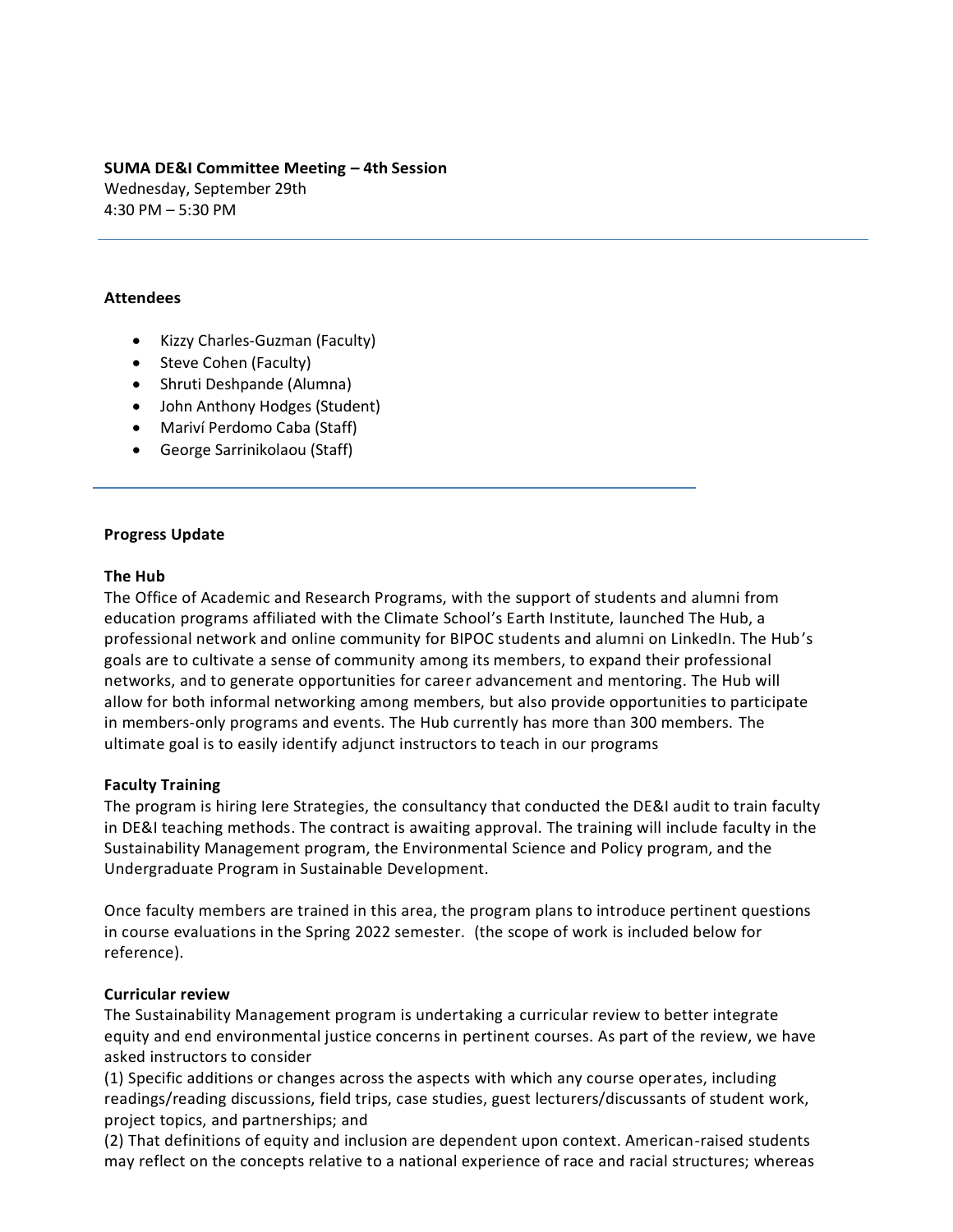international students will want to include the legacy of colonialism. Likewise, each discipline will have its own history of racial assumptions and underpinnings.

To ensure that the review is robust, faculty are discussing these considerations in small groups of three instructors, and one or two volunteer students or alumni. We have organized the groups in nine groups, which include faculty who teach courses in related topics.

The groups are meeting through mid-October. The program will receive the notes from the syllabus review and comments from participating current students and alumni.

## **Inclusive syllabi**

The program introduced language in all syllabi that addresses diversity, accessibility, names and pronouns, discrimination including the duty of faculty and staff to report related instances or allegations, confidential resources for students, and inclusion.

## **Student Updates**

- Students met over the summer to discuss possible changes to the curriculum and program requirements.
- The curriculum change replacing an Economics course and adding a pure elective has been well received among students as it aligns with their interests.
- During the fall semester, the students will coordinate a town hall with all Committee members to go over the report.

## **Alumni Updates**

- Alumni have expressed an interest in being more involved in the program's DE&I efforts. The Committee will invite alumni representatives to the next DE&I meeting.
- Alumni in the SUMA E&I committee will identify alumni interested in being more involved and will invite them to an upcoming meeting.

### **DE&I Audit Recommendations**

The SUMA DE&I Committee reviewed and prioritized the recommendations included in the DE&I audit report. The implementation of some recommendations is underway; the implementation of others will take additional time.

The recommendations whose implementation is underway include:

- Implementation of clear and accessible ways to report bias or discrimination via the Diversity, Equity and Inclusion page on the program's website.
- Continue to be transparent in your DE&I efforts by sharing materials regularly via email or on the program website.
- Advertise the existing mentoring program between current students and alumni.
- Support minority-owned businesses whenever possible (purchases, catering, gifts, etc.)
- Education for faculty should include how to lead/have difficult conversations about DE&I matters, anti-racist teaching practices, individual and group level identity work, cultural competencies, implicit bias, microaggressions, etc.
- Develop inclusive syllabi and curricular standards that foster DE&I.
- Implement more courses that reflect an intersection between DE&I and sustainability.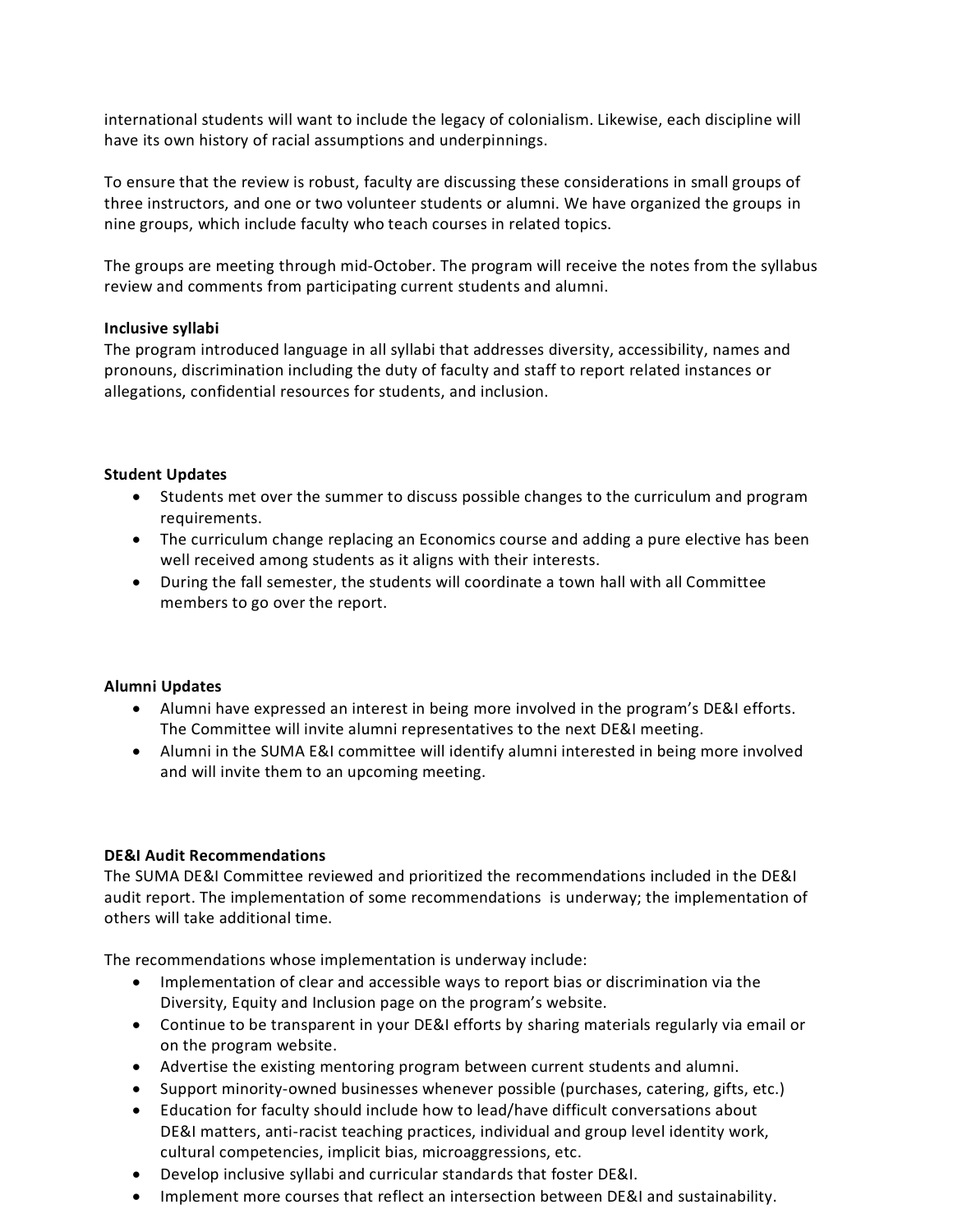• Continue recruitment efforts at HBCUs and other MSIs. In addition to other decision, the program is working with a new advertising company that is exploring advertising to HBCUs and BIPOC communities.

### **Next Steps**

- The Committee will update all students, alumni, faculty, and staff on the work that has taken place to date and will also outline a roadmap of actions for the remainder of the academic year.
- The Committee will consult Iere Strategies on developing an annual DE&I report card to gauge performance.
- The program will engage the School of Professional Studies in keep better data on gender and race/ethnicity of applicants.

Scope of Work (next page)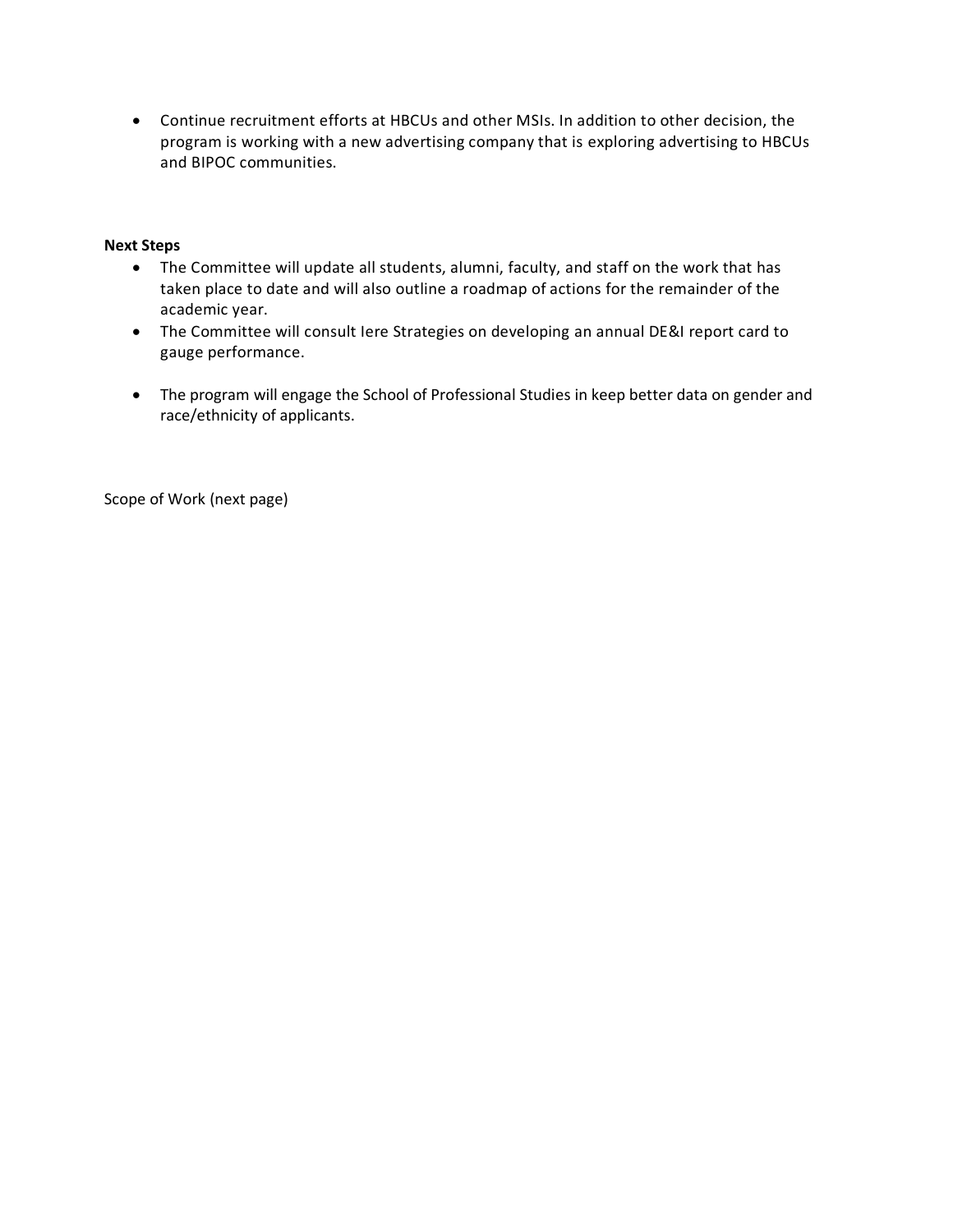Department or School Name: The Earth Institute

Agreement Terms: Start Date: 9.20.21 End Date: 6.30.22

Scope of Services Requested (What are your needs?)

DE&I training for ESP, SUMA, and the Undergraduate Program in Sustainable Development. Educational sessions, one-on-one coaching, and an assessment.

All training will be done online.

Detailed Description of Services Objective (How will Supplier meet your needs?) Iere Strategies will provide a DEI-focused educational program for faculty in the ESP and SUMA programs.

- 1) Two educational sessions: one on either September 24, and the second on either November 5 or 12, 2021. Both trainings will center on DEI-informed teaching methods. Each session will be about 2 hours. These will be offered virtually. Iere proposes to a) discuss our decolonizing approach to this work, b) share some teaching-related data points from the ESP & SUMA DEI audits, c) create space for critical self reflection, d) share DEI-informed teaching methods, e) create space for faculty to brainstorm usage of the methods shared, f) provide opportunities for some faculty volunteers to model for the group.
- 2) One-on-one coaching/Q&A sessions: between both educational sessions, Iere will offer forty (40) 30-minute scheduled sessions for one-on-one meetings with individual faculty who may have questions about the first session and/or wish to receive individualized coaching. We will offer varied time slots for faculty to sign up. These will be offered virtually.
- 3) Assessment: Iere proposes varied forms of assessment: a) faculty self-assessment at the end of the semester, b) Iere-administered student surveys at the end of the semester (for students in the classes with faculty who have participated in the educational sessions, c) some class observations by Iere staff. We will analyze all data and issue a brief report in January 2022.

 $\mathbf{1}$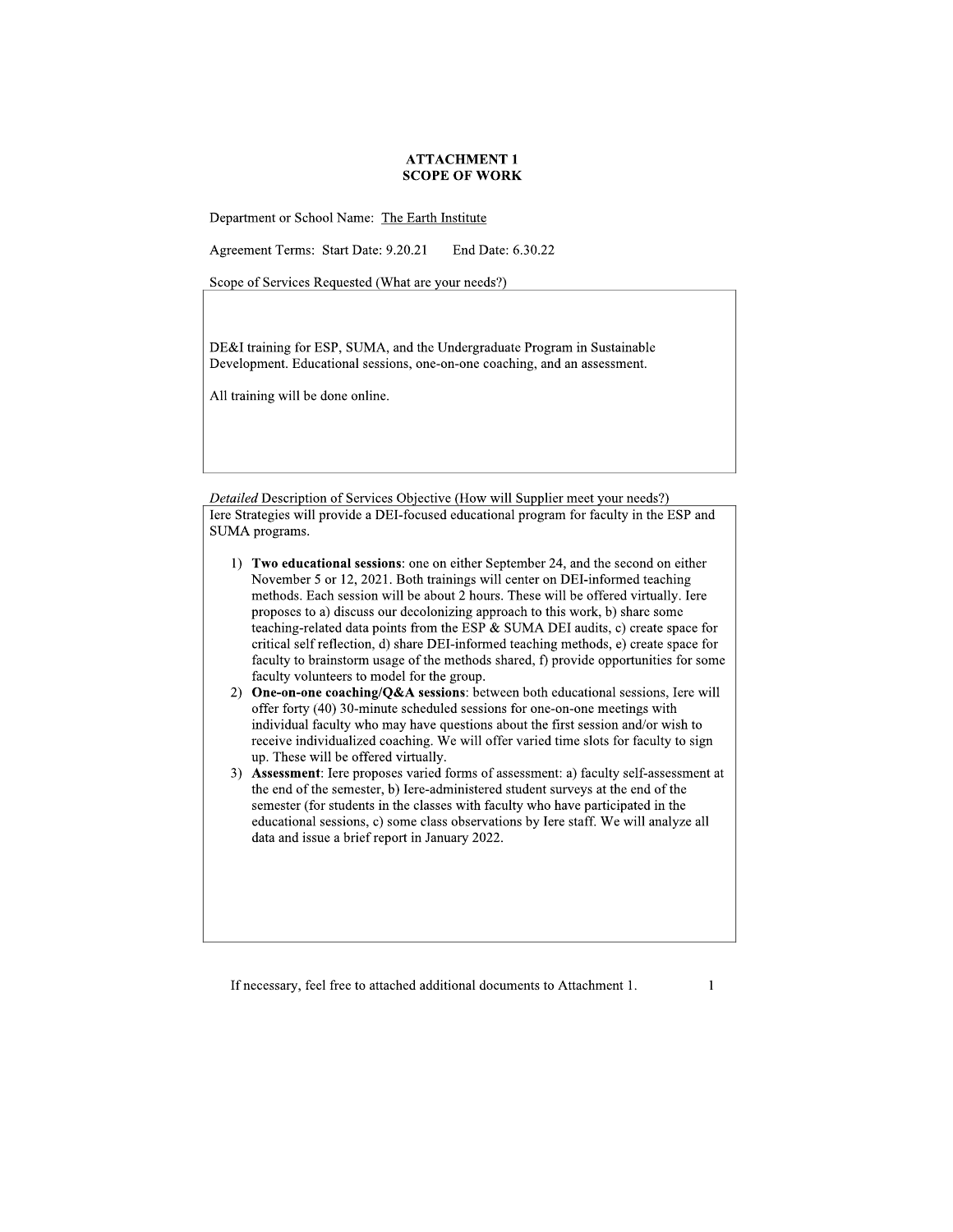If applicable, key Deliverables throughout Project (Phases)

- 1. Session Prep, Post-Session Assessment, Data Analysis and Report Generation
- 2. Conducting Session 1
- 3. Conducting Session 2
- 4. Forty (40) 30-minute individual coaching sessions

Resources to Complete the Scope of Work (I.e. Training, Materials, Headcount)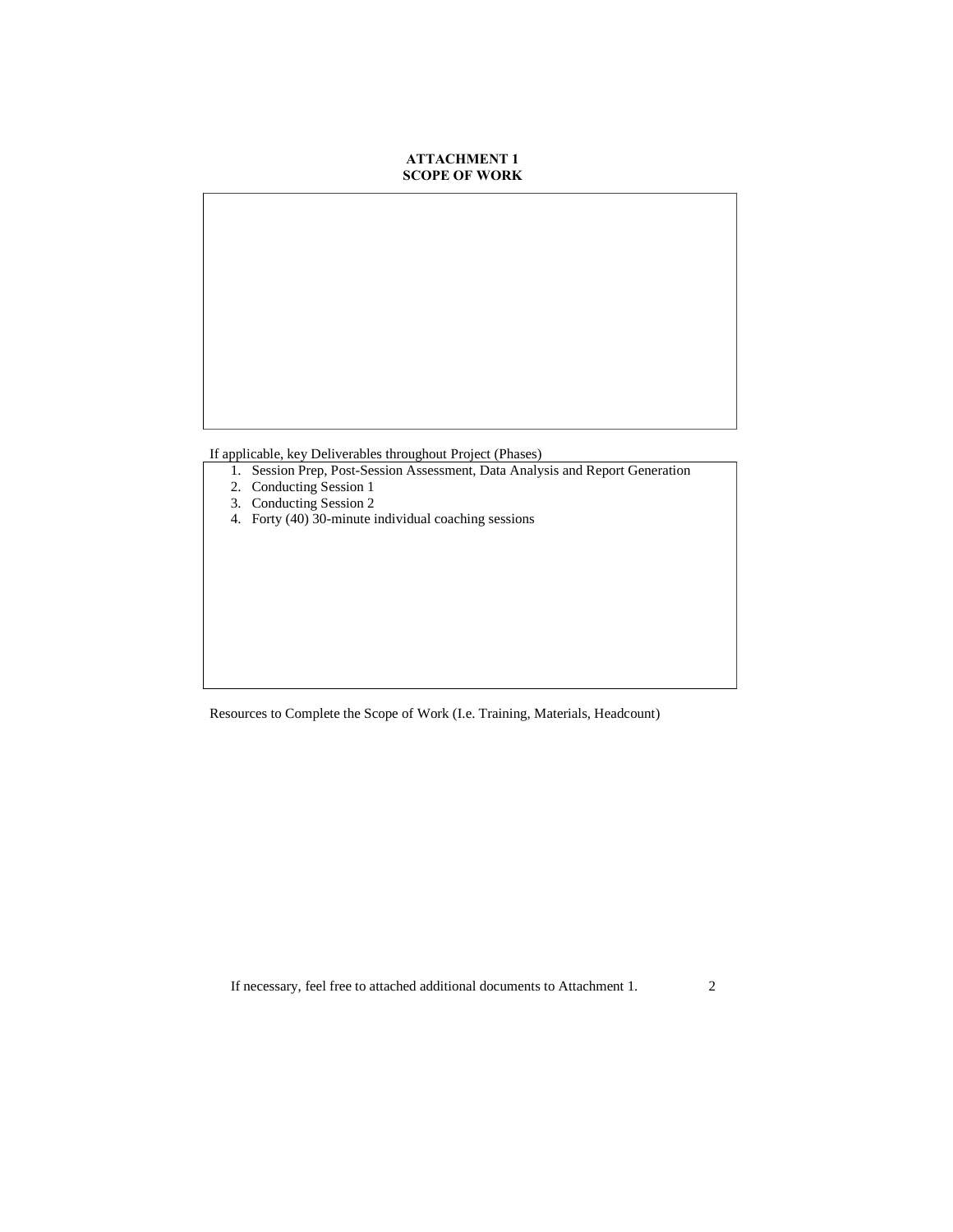What is the Final Product for Services Rendered? (I.e. Database Management, Software, HR Benefits, Data Analysis Report, Architecture Drawings)

Two Educational Trainings Individual coaching sessions Post-Session Assessment

Payment Terms:

(\$ per hours, day, Milestone Rate Specified in an Addendum, Percentage Rate Based on Work Completion, or Fixed Fee)

In full monetary consideration for this SOW and the services performed by the Consultant hereunder, the University shall reimburse Consultant in an amount not to exceed \$20,000, which is based on: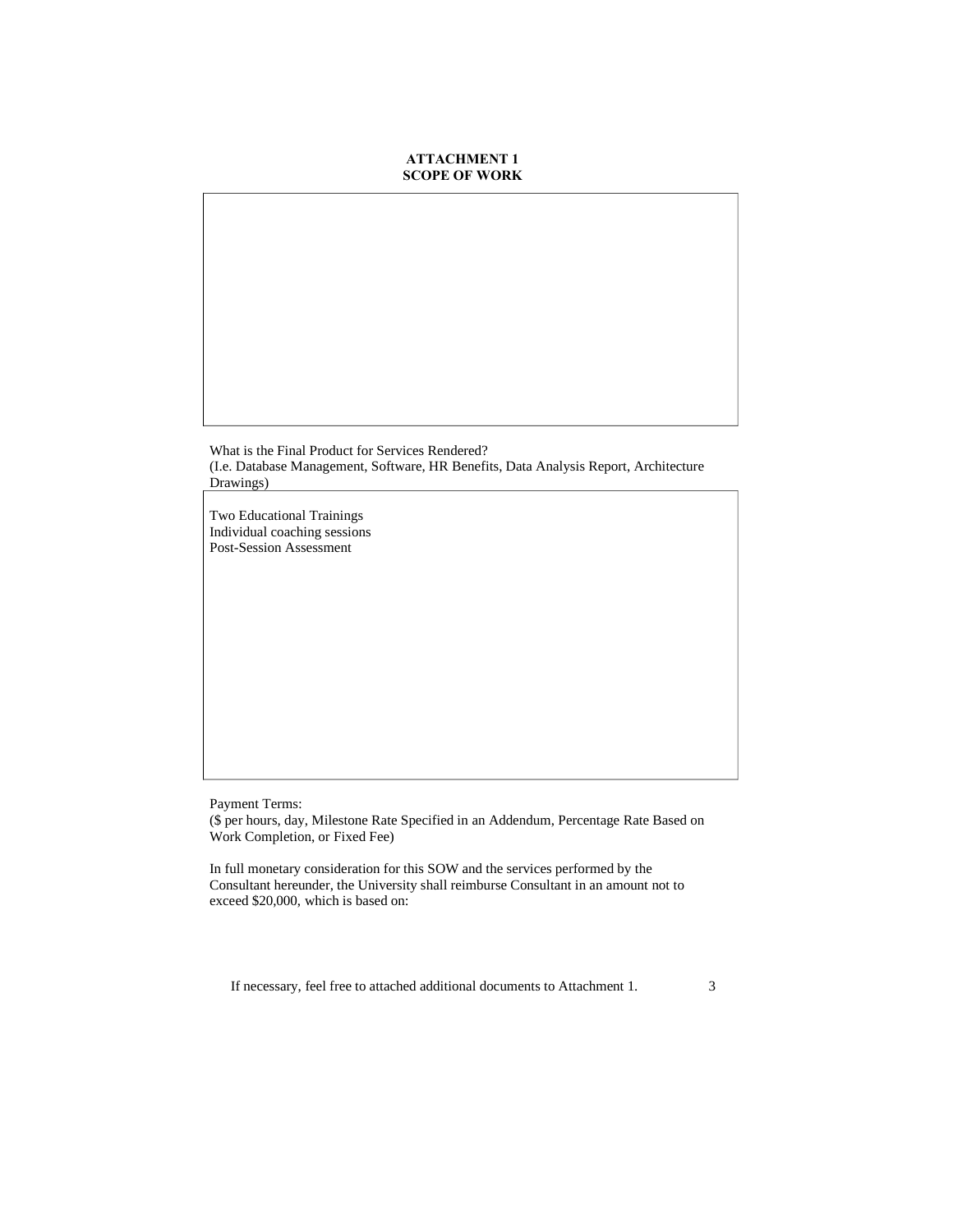- 1. A rate of  $$$ for such times as the Consultant actually per performs services as called for by this SOW; or
- 2. A milestone rate specified in an addendum to the Agreement; or
- 3. A percentage rate specified as follows:

 $\bar{z}$ 

Note: The total consideration includes all other expenses, including transportation and subsistence expense, which shall be reimbursed to the Consultant in accordance with the reimbursement practices of the University; or as otherwise specified in an addendum to this Agreement.

| "Service Provider"      | Department/School                                            |
|-------------------------|--------------------------------------------------------------|
| Sign:                   | Sign: Leorge American LL<br>Name: George Sarriniks bou       |
| Hakim Williams<br>Name: |                                                              |
| Title:<br>Co-Principal  | Director, Office of Academic and Research Programs<br>Title: |
| Date:<br>9.7.21         | Date:<br>9.14.21                                             |

**NOTE**<sub>1</sub>: This would articulate the incorporation of the standard University terms  $\&$ conditions (PO boilerplate).

If necessary, feel free to attached additional documents to Attachment 1.

 $\sim$ 

4

÷.